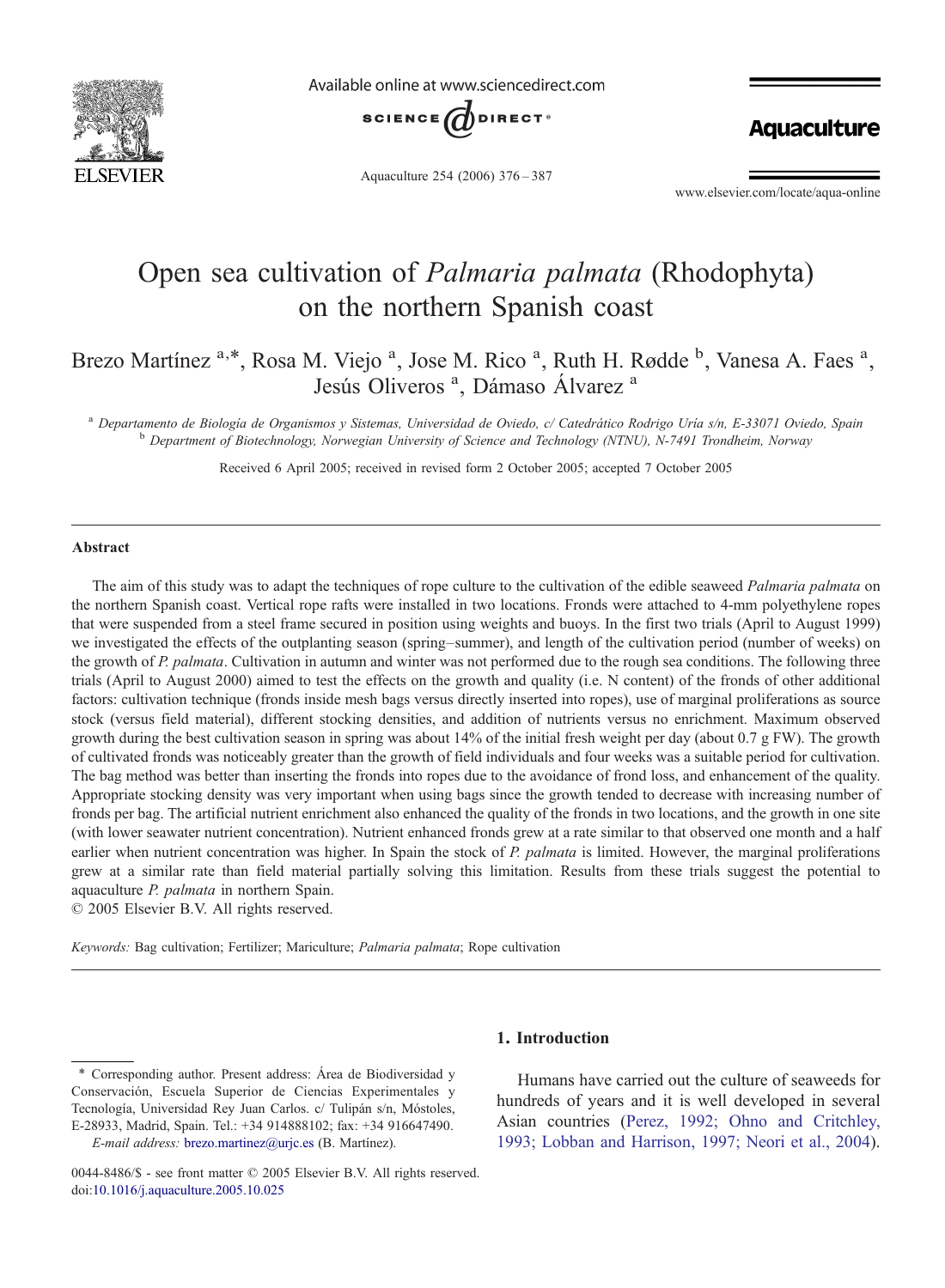Nowadays, cultured seaweeds represent most of the seaweed production, which is about 10 million tons fresh weight (FW) worldwide ([Lüning and Pang, 2003](#page-10-0)). However, the use of seaweeds as food and its cultivation in western countries is by far less developed [\(Browne,](#page-9-0) [2001\)](#page-9-0). Palmaria palmata (Linnaeus) Kuntze is probably the most popular seaweed used as food in North America and Europe, and has been also used for feeding abalone in hatcheries ([Morgan et al., 1980a; Irvine and](#page-10-0) [Guiry, 1995; Le Gall et al., 2004](#page-10-0)). This species, commonly known as "dulse" in the northern Europe, is a good source of dietary requirements, rich in vitamins and minerals, proteins, and fibre ([Morgan et al., 1980b;](#page-10-0) [Lahaye et al., 1993](#page-10-0)). P. palmata is commercially harvested and sold in dry form by several food selling companies in Canada, USA, Ireland, and UK [\(Chopin,](#page-10-0) [1998; Browne, 2001\)](#page-10-0). The development of the mariculture of this species has been suggested to have high potential in Canada and in the USA ([Chopin, 1998;](#page-10-0) [Cheney, 1999\)](#page-10-0). Cultivation in small tanks (8 l) received large attention in the 1980s in Nova Scotia ([Morgan et](#page-10-0) [al., 1980a; Morgan and Simpson, 1981a,b,c](#page-10-0)). Recently, cultivation in larger tanks has been developed with fronds collected from Roscoff (France), and open sea cultivation has been tested in Northern Ireland [\(Browne,](#page-9-0) [2001; Pang and Lüning, 2004\)](#page-9-0).

We summarize in this paper the results from the first open sea cultivation of P. palmata on the northern Spanish coast. The cultivation technique was modified from rafts culture methods developed for Laminaria japonica Areschoug mass cultivation in China, and from P. palmata experimental cultivation in Northern Ireland [\(FAO, 1989, 2001, 2003; Perez, 1992; Ohno and](#page-10-0) [Critchley, 1993; Browne, 2001](#page-10-0)). The aim of our study was to adapt the known techniques of vertical rope raft culture to suit the local conditions of the coast of Asturias (northern Spain). For this purpose, we investigated the effects of several factors on the growth and quality (i.e. N content) of the fronds during five successive cultivation trials.

The two first trials aimed to test the best outplanting season given that field P. palmata showed their highest growth rates during spring ([Faes and Viejo, 2003](#page-10-0)). The optimum length of the cultivation period (number of weeks) was also tested. High growth during the first weeks followed by reduced growth has been observed in cultures of Gigartina atropurpurea J. Agardh and other red seaweeds ([McNeill et al., 2003\)](#page-10-0).

In the next trial the cultivation of fronds inside mesh bags was compared to the cultivation of fronds directly inserted into ropes following the more traditional vertical rope culture techniques ([FAO, 1989, 2001,](#page-10-0)

[2003; Perez, 1992; Ohno and Critchley, 1993\)](#page-10-0). The coast of Asturias is exposed to waves with few moderately sheltered sites. The use of mesh bags in such conditions has been shown to prevent the detachment of algal material [\(Ask and Azanza, 2002;](#page-9-0) [Reddy et al., 2003\)](#page-9-0).

The efficiency of an alternative method to the collection of field material for culturing was tested in the fourth trial. The ultimate objective was the reduction of harvest pressure on the natural populations. P. palmata develops marginal proliferations that were collected from the material harvested in the third trial and used as source stock. Pruning methods are common in algal cultivation procedures to assure the sustainability of the cultivation system [\(Melo et al., 1991; Perez,](#page-10-0) [1992; Ohno and Critchley, 1993; Lobban and Harrison,](#page-10-0) [1997; McNeill et al., 2003\)](#page-10-0).

The third and fourth trials also tested the hypothesis that increasing the density on ropes, or increasing the number of fronds inside mesh bags, would cause a decrease in growth due to the reduction of light and nutrients ([Browne, 2001\)](#page-9-0).

Finally, in the fifth trial we tested the effect of an artificial fertilizer on frond growth and quality. In the studied area, the growth of P. palmata fronds from the field populations is limited by very low nutrient concentrations in late summer [\(Martínez and Rico,](#page-10-0) [2002; Faes and Viejo, 2003\)](#page-10-0). Nutrient enrichment treatments have been shown to prevent growth and quality decay in cultures from other geographic areas [\(FAO, 1989, 2001, 2003; Ask and Azanza, 2002; Tseng,](#page-10-0) [2004\)](#page-10-0).

These experiments represented a pioneer activity in Spain since algae are not traditionally consumed nor cultured in this country ([Juanes and Sosa, 1998\)](#page-10-0).

## 2. Material and methods

## 2.1. Sites

The P. palmata culture rafts were placed in two locations along the coast of Asturias (northern Spain): Ensenada de Arnao (43°33′ N, 7°01′ W) and Concha de Artedo (43°34′ N, 6°12′ W). The Ensenada de Arnao (Arnao) is a bay at the eastern side of the mouth of an embayment about 5 km long (Ría de Ribadeo). The hydrography and dynamics of the Ría de Ribadeo are dominated by tidal and wave forcing. The site where the rafts were set is subjected to a significant outflow current caused by the wave breaking at the west side [\(Piedracoba et al., in press](#page-10-0)). The Concha de Artedo (Artedo) is a bay dominated by wave forcing due to its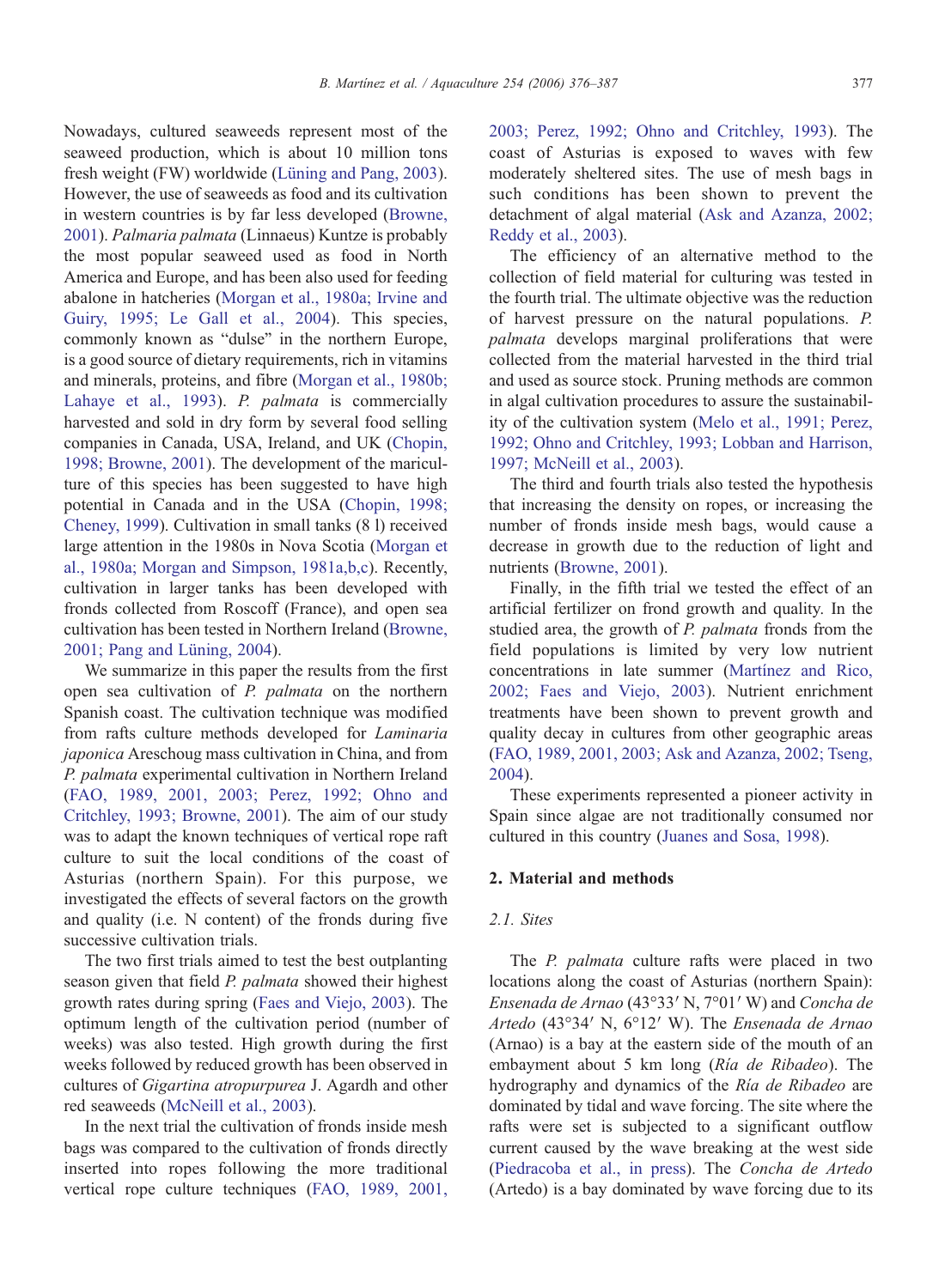reduced size (about 1.5 km long). The seasonal variations of major environmental factors in Artedo have been published elsewhere ([Martínez and Rico,](#page-10-0) [2002\)](#page-10-0). Temperature records from the temperature monitoring program currently undergoing by the Ecology Department of the University of Oviedo reveal that the temperature regime in Arnao is similar to the seasonal variation measured at Artedo and summarized in [Martínez and Rico \(2002\).](#page-10-0) These sites were selected because they are moderately sheltered to the dominant wave regimes, providing some protection to the culture units. They have the suitable water depth for accommodating the floating rafts, and are easily accessible by boat. Both represent the best potential sites for the installation of commercial seaweed farms in the coast of Asturias.

#### 2.2. Cultivation procedure

A total of 3–5 culture ropes (depending on the trial) were secured to a steel bar (1 m long). The bar was suspended 1m below the sea surface from two buoys and fixed in position on the seabed by two concrete anchor weights (40 kg each). Four-millimeter polyethylene ropes were used for growing the fronds; each one was 3 m in length. A second steel bar at the bottom kept all ropes in place avoiding rope twisting. Three independent floating rafts separated 3 m and sited in parallel were adopted as the cultivation unit (Fig. 1). One cultivation unit was used per locality in 1999 and two units separated around 50 m were set up in 2000.

P. palmata fronds collected subtidally at Artedo were used as source stock material. When inserting the fronds was not possible the same day of collection, fronds were kept submersed in the sea inside a wide mesh bag (1 cm width) less than 24 h. Only fronds free from epiphytes and dark-red in colour (healthy-looking fronds) were selected for cultivation. Many fronds were ramified showing small marginal proliferations at the time of collection.

## 2.3. Cultivation experiments in 1999

The effect of the outplanting season (spring– summer), and length of the cultivation period (number of weeks) were analysed during 1999 in two locations (Artedo–Arnao). One trial started in April (spring culture) and a second trial in June (summer culture). Trials in autumn and winter were not performed due to rough sea conditions that are common at these seasons in the studied area. A culture period of



Fig. 1. Vertical rope culture rafts adapted for the local conditions and experiments done. Each unit consisted of three floating rafts.

approximately three months was used. The initial mean length of the fronds was  $14.8 \text{ cm } (\pm 0.16 \text{ SE})$ ,  $n= 969$ ). Frond length and numbers were monitored weekly or fortnightly. Single fronds were inserted in the lay of the ropes by opening the twist and pushing the fronds through the lay (see [Kain \(Jones\), 1991\)](#page-10-0). Fifteen vertical ropes were seeded and hung from the three floating rafts installed at each locality (five ropes per raft). All ropes in each cultivation unit were seeded with a mean density of 12–15 fronds/m of rope in spring and 22–25 in summer.

## 2.4. Cultivation experiments in 2000

The following three trials were set up in the spring and summer of 2000. The fronds were only attached to the bottom meter of each rope between 3 and 4 m depth. This reduced the amount of material needed for the experiments, and thus the demand of individuals from natural populations. The deepest meter was chosen because individuals from filed populations growing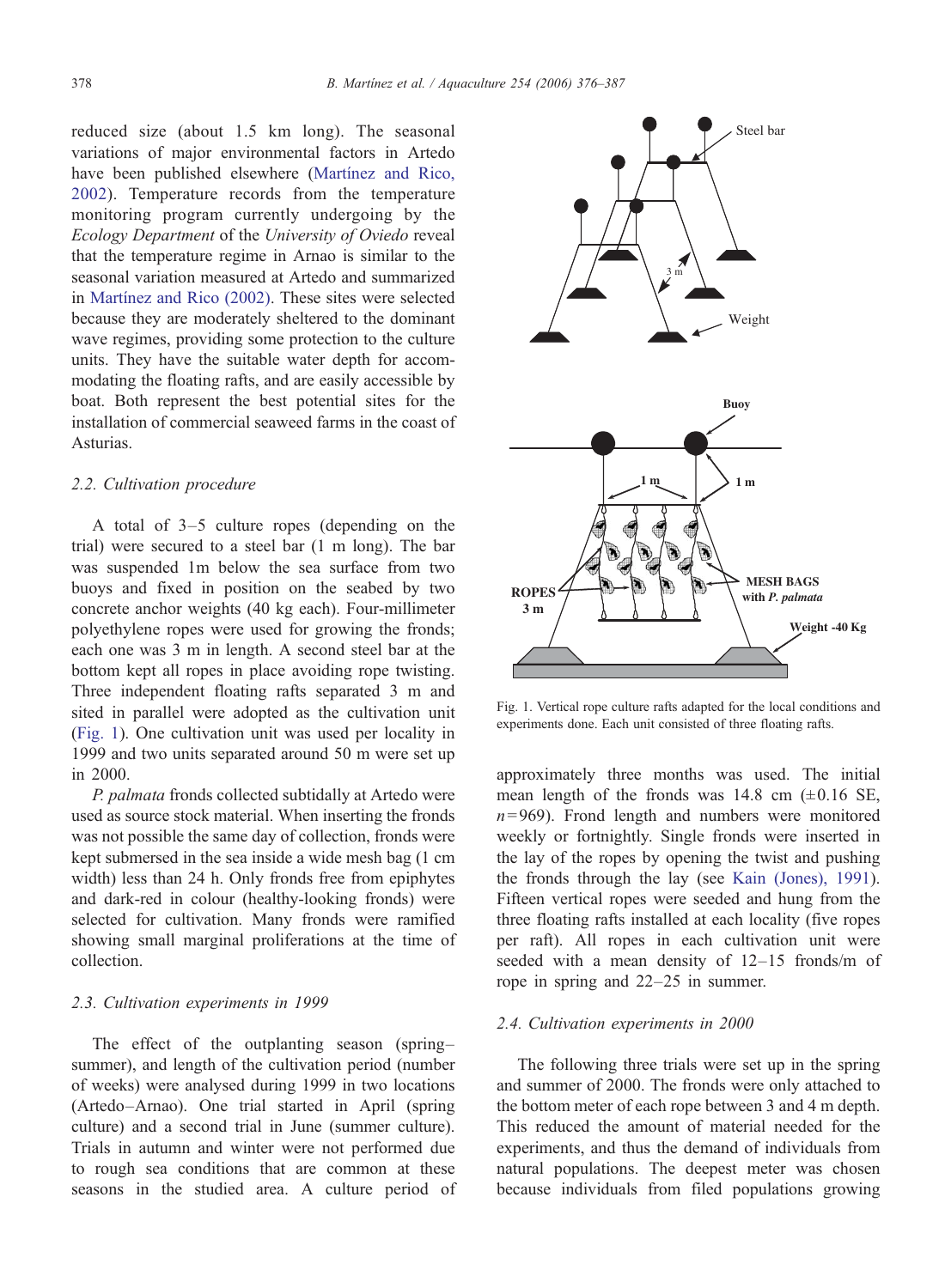underneath kelp canopies showed higher nutritional value and quality (i.e. N and protein content) than those growing in high light conditions (Martínez and Rico, unpublished data).

The third cultivation trial was done in Artedo (April– May) and examined the effects of cultivation procedure (fronds inserted into ropes at density of 30/m, and compared to fronds placed inside bags with 10 fronds/ bag and 3 bags/m), and frond density (10, 30 and 60 fronds/m of rope) on the growth rate. The bags were made of a  $25 \times 30$  cm polyethylene net 4 mm in width, which filtered out 10% of the incident light. The effect of using bags in the quality of the fronds was also tested. In subsequent experiments only the bag procedure was used as a consequence of the results of this experiment.

In the fourth trial (Artedo, May–June) the growth and quality of the marginal proliferations collected from the material cultivated in the third trial were compared to that from small fronds collected in the field at a density of 10/bag. Small marginal proliferations  $(< 7$  cm in length) were excised at their base from the edge of bigger fronds. The effect of the different density of fronds inside bags (10, 20 and 30 fronds/bag and 3 bags/ m) on the growth was also tested.

The fifth experiment (July–August) tested the combined effect of Locality (two locations: Artedo versus Arnao) and Enrichment (control versus nutrient enhanced units) on the growth and quality of the fronds. A pair of fishnet stockings, each containing 250 g of a controlled release fertilizer (Multicote 4 months, 20N : 10P: 20K, Haifa Chemicals Ltd., Haifa Bay, Israel), was attached to half of the ropes close to each bag. All the bags contained 10 fronds both in the nutrient enhanced and control treatments.

To compare frond growth among trials run during spring and summer, bags with a density of 10 fronds/bag were included in the three cultivation trials done during 2000.

In all trials, the ropes were randomly located in the two units available. However, in the last trial (effect of Locality and Enrichment) all the nutrient enhanced ropes were set together in a single cultivation unit per locality to avoid an undesirable enrichment of the water around the control ropes. Therefore, the effects of the addition of fertilizer may be confounded with possible spatial differences in this trial. However, previous study in Artedo showed no spatial changes in nitrogen (N) and phosphorus (P) inorganic concentration according to the very low values of these compounds in summer (Martínez and Rico, unpublished data).

At the start of the experiments in 2000, the initial mean fresh weight per frond was  $0.73$  g  $(\pm 0.02$  SE,

 $n= 47$ ) without significant differences among treatments, locations or periods. The number and weight (FW) of fronds per meter of rope (or per bag) were recorded at the beginning and the end of each experiment. The mean increase in FW (final–initial FW) per frond per day was calculated in order to make comparisons among trials, and densities. Additionally, in the third trial the lengths of the fronds were also measured. Mean initial length in this trial was 7 cm  $(\pm 0.3 \text{ SE}, n=55)$ . The experiments were run for 23 to 33 days.

#### 2.5. Biochemical analyses

Nutrient contents of fronds from different cultivation procedures: bags versus fronds inserted into ropes (third trial), origin of the fronds (newly collected versus marginal proliferations; fourth trial), and Locality and Enrichment treatments (fifth trial), were recorded in the experiments of 2000 to characterize the quality and nutritional value of the fronds. Two samples per treatment were analysed in the third and fourth trials, and 10 samples in the fifth trial. Biochemical analyses were performed after drying the samples in a circulation dryer at temperatures below 40 °C, and grinding the dried sample in a hammer mill with a 2 mm sieve. Thallus N content was measured using a CNH Elemental Analyser (Perkin Elmer Analytical Instruments, Shelton). P extraction from thallus was performed by alkaline persulphate digestion ([Ameel et al.,](#page-9-0) [1993\)](#page-9-0), and phosphate was measured as described in [Koroleff \(1983\)](#page-10-0).

To further characterize the dietary value and physiological status of the fronds cultured by the two different methods (bags and fronds inserted into ropes), ash and main carbohydrates content (xylan, glucose and floridoside) were analysed in two samples from the third trial. Thallus ash content was determined by heating the samples to 530 °C for 18 h [\(Larsen, 1978](#page-10-0)). For carbohydrate extraction dry algal powder was subjected to pre-hydrolysis with  $80\%$  sulphuric acid (18 h, 4 °C) prior to hydrolysis by 1 M sulphuric acid (4 h, 100 °C) according to [Haug and Larsen \(1962\).](#page-10-0) The quantitative monosaccharide composition was determined by gas chromatography ([Chaplin, 1982](#page-10-0)), and new extinction coefficients were calculated. The concentrations of xylan, a dietary fibre, and glucose were determined according to methods in [Dubois et al. \(1956\).](#page-10-0) Floridoside was extracted in boiling water for 4 h and then determined by the method of [Dubois et al.](#page-10-0) [\(1956\)](#page-10-0) after a new extinction factor was calculated by gas chromatography.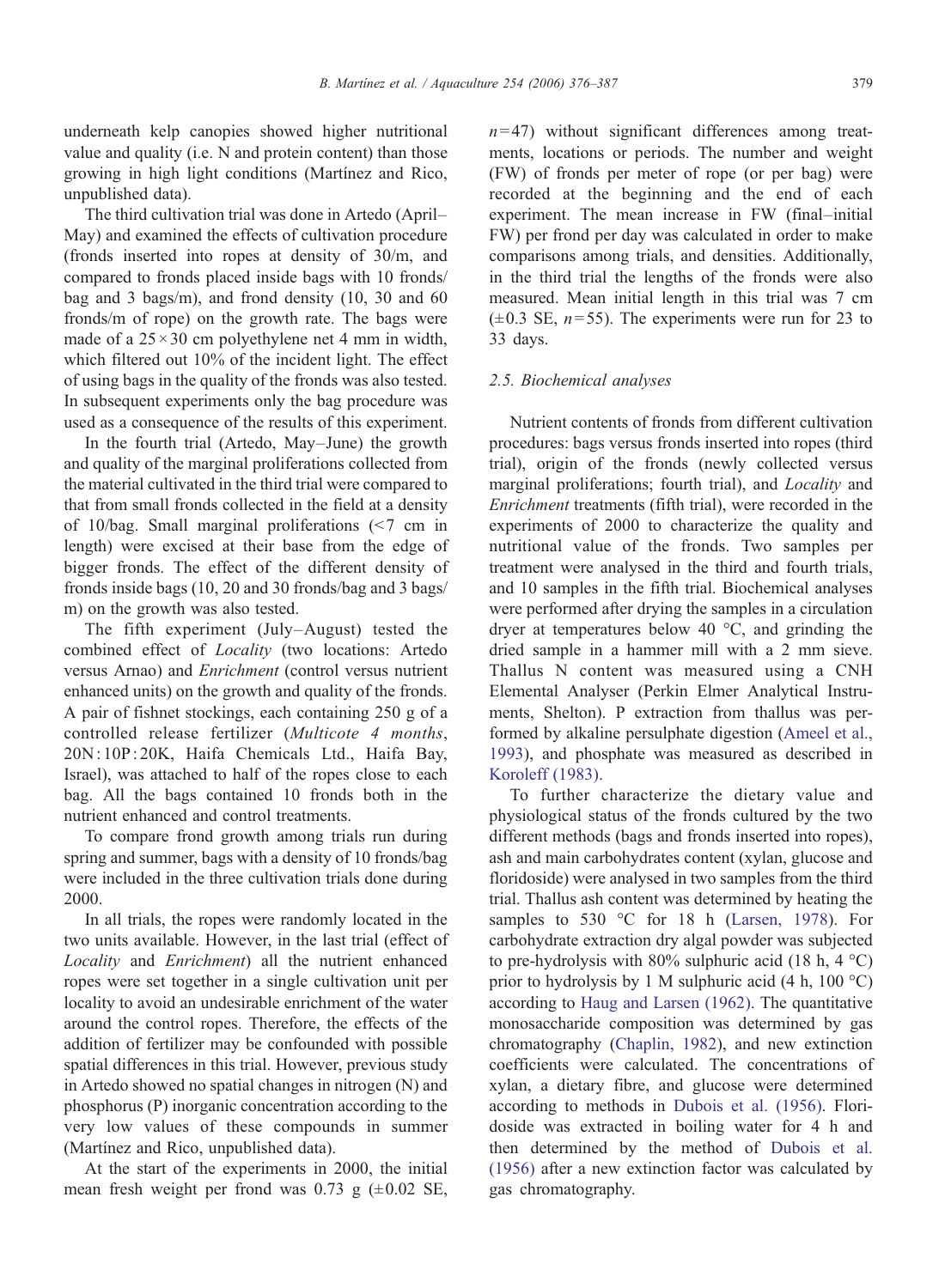#### 2.6. Seawater nutrient concentrations

N and P levels in seawater were monitored during the fifth trial (2000) near the nutrient enhanced and the control ropes. A total of two samples per treatment and locality at 4 different dates were taken. Seawater concentrations of nitrate, nitrite, and orthophosphate were measured as described in [Koroleff \(1983\)](#page-10-0) and ammonium as outlined in [Álvarez \(1993\)](#page-9-0) using a Technicon II Autoanalyzer (Industrial Method no. 158-71 W/A, Ireland). All the inorganic N forms showed parallel trends during the experiment thus their concentration values were summed to calculate total N.

#### 2.7. Statistical analyses

The initial length of fronds varied between locations in experiments of 1999. Mean frond length was compared between sites after four weeks of cultivation using Analysis of Covariance (ANCOVA), with initial length as covariate. Mean increases in FW per frond in experiments of 2000 were analysed using uni- or bifactorial Analysis of Variance (ANOVAs). Locality was considered a fixed factor. Analyses of total N and P in seawater and of thallus constituents were also done using multi- and unifactorial ANO-VAs. In ANOVAs involving bag cultivation procedures an additional factor, Rope, was nested in the combination of main treatments. Cochran's test was used to test for heterogeneity of variances. When indicated data were transformed to homogenize variances (see Tables). Student–Newman–Keul (SNK) tests were used to discriminate among different treatments after significant F-tests. All tests were done with SPSS (11.0.1) for Windows.

## 3. Results

#### 3.1. Cultivation experiments in 1999

Mean length of cultivated fronds increased in 1999 during the first trial (spring), and at the beginning of the second trial (summer) (Fig. 2). The increase was especially marked in the first four weeks of culture in spring. During this time interval, the growth was similar between locations (ANCOVA for differences between locations in final mean length of fronds,  $F_{1, 290} = 0.13$ ,  $p = 0.713$ ). Fronds in Arnao grew for a longer period than in Artedo during the spring experiment. Plants from both sites were bleached and covered by epiphytes at the end of the cultivation



Fig. 2. Temporal changes in frond length of Palmaria palmata inserted into ropes in 1999 at Artedo and Arnao (first and second trials). Closed symbols indicated the first trial (spring) and open symbols indicate the second trial (summer). Error bars represent standard error, numbers indicate total number of fronds (n) inserted into 15 vertical ropes.

period, and there were considerable losses of fronds attached to ropes from the beginning of the experiments. In Arnao, 76.1% of all fronds in spring and 90.6% in summer were lost. Losses in Artedo were lower (22.4% in spring and 56.5% in summer).

## 3.2. Cultivation experiments in 2000

In the third trial, fronds cultured inside bags, and those directly inserted into ropes at different densities, showed similar growth rates ([Fig. 3](#page-5-0), one-way ANOVA,  $F_{3,12} = 1.80$ ,  $p = 0.201$ ). Mean daily frond growth was 103.7 mg FW  $(\pm 7.49 \text{ SE}, n=16)$ . This corresponded to a daily increase of about 14% of the mean initial weight of the fronds. Fronds cultured inside bags during this trial showed a final mean length of 21 cm  $(\pm 1.5 \text{ SE}, n=10)$ . The density of fronds directly inserted into ropes varied during the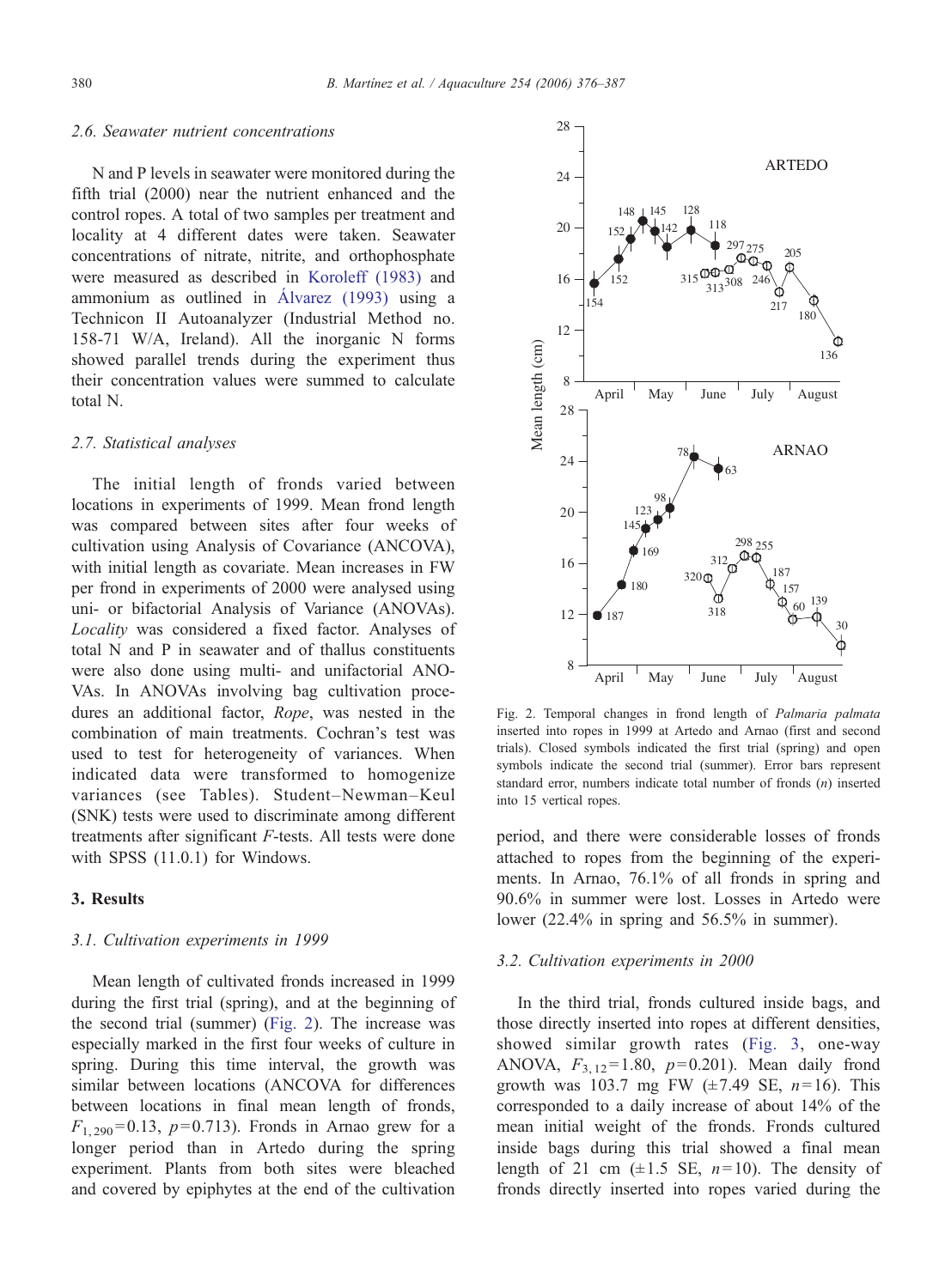Fig. 3. Mean daily frond growth of Palmaria palmata cultivated inside bags and inserted into ropes at three densities in the third trial (April– May 2000). Error bars represent standard error  $(n=4)$ .

Ropes

Bags  $10 \cdot m^{-1}$  30 $\cdot m^{-1}$  60 $\cdot m^{-1}$ 

0

25

50

75

Frond growth (mg FW • day-1)

Frond growth (mg  $FW \cdot day^{-1}$ )

100

125

<span id="page-5-0"></span>150

experiment due to losses. The proportion of frond losses was similar at all densities used (one-way ANOVA,  $F_{2,9}$ =1.89,  $p=0.207$ ), with an overall mean of 28% ( $\pm$ 21.5 SE,  $n=12$ ) of the initial number of fronds. Moreover, fronds directly inserted into ropes bleached by the end of the experiment independently of the cultivation density used. This was associated with significant differences in the physiological status of the fronds. Floridoside content was higher in fronds directly inserted into ropes than in fronds within bags (Table 1). The opposite trend was detected for N content. Low glucose content was measured and no significant differences were found in this component or in P content, xylan, and ash between cultivation methods.

In the forth experiment a trend was observed for frond growth to decrease with increased frond density inside bags (Fig. 4). Moreover, marginal proliferations

Fig. 4. Mean daily frond growth of Palmaria palmata cultivated inside bags during the forth trial (May–June 2000). Fronds were collected from the field and grown at three densities or marginal proliferations excised from harvested fronds and grown at one density. Error bars represent standard error  $(n=9)$ .

tended to grow more than newly collected fronds at any density (nested ANOVA,  $F_{3,8}$ =3.90,  $p$ =0.054). Significant differences in thallus N and P content were not observed (one-way ANOVAs, overall mean % DW; nitrogen:  $F_{3,4}$ =0.70,  $p$ =0.601, 1.1±0.06 SE; phosphorous:  $F_3$   $_4$  = 1.36,  $p$  = 0.375, 0.1  $\pm$  0.01 SE;  $n$  = 8).

In the enrichment experiment (fifth trial during July–August), N and P in seawater around control and nutrient enhanced ropes varied among locations and dates (ANOVAs, significant interaction Enrichmen $t \times Locality \times Date$ ,  $F_{3, 16} = 31.37$ ,  $p = 6.19 \times 10^{-7}$  for total N;  $F_{3, 16} = 14.47$ ,  $p=8.04 \times 10^{-5}$  for orthophosphate). A significant increase in total N around nutrient enhanced ropes was detected at Arnao in the first and last dates and at Artedo in the first and second dates. Differences in orthophosphate between

Table 1

Analyses of variance for differences in N, P, floridoside, xylan, glucose, and ash content in fronds cultivated inside bags or inserted into ropes in the third trial (April–May 2000)

|             | df  | MS<br>source | MS<br>residual | F       | $\boldsymbol{p}$ | Mean $\pm$ SE % DW, $n=2$ |                 |                  |
|-------------|-----|--------------|----------------|---------|------------------|---------------------------|-----------------|------------------|
|             |     |              |                |         |                  | Bags                      | Ropes           | Overall          |
| N           | 1.2 | 0.374        | 0.015          | 25.142  | 0.038            | $2.25 \pm 0.3$            | $1.28 \pm 0.1$  |                  |
| P           | 1.2 | 0.003        | 0.001          | 2.473   | 0.256            |                           |                 | $0.183 \pm 0.03$ |
| Floridoside | 1,2 | 136.890      | 0.530          | 258.283 | 0.004            | $14.50 \pm 0.7$           | $26.20 \pm 0.2$ |                  |
| Xylan       | 1,2 | 2.723        | 3.262          | 0.834   | 0.457            | -                         |                 | $27.37 \pm 1.0$  |
| Glucose     | 1,2 | 4.000        | 0.565          | 7.080   | 0.117            | -                         | -               | $4.75 \pm 0.8$   |
| Ash         | 1,2 | 124.769      | 16.544         | 7.542   | 0.111            | -                         |                 | $25.74 \pm 4.2$  |
|             |     |              |                |         |                  |                           |                 |                  |

Variances were homogeneous.

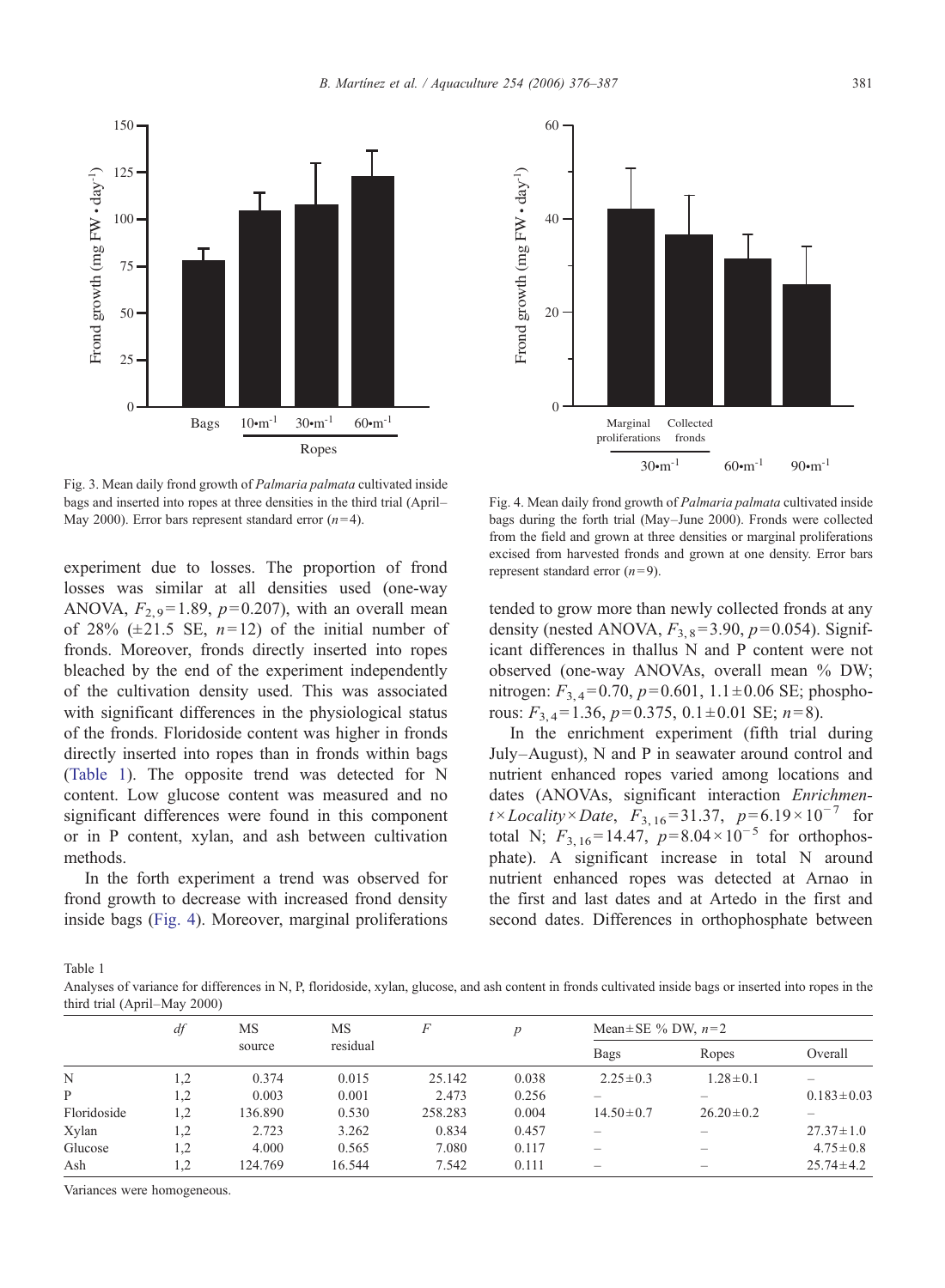

Fig. 5. Changes in levels of total N and P through time around culture rafts of Palmaria palmata during the fifth trial (July–August 2000) at Arnao and Artedo. Closed and open symbols indicate nutrient enhanced or control cultures, respectively. Error bars represent standard error  $(n=2)$ .

treatments were detected at Arnao in the last date (Fig. 5). These data support that inorganic nutrients were released from the fertilizer pellets. When only controls were compared, total N was higher in Arnao than in Artedo in 2 out of 4 sampling dates (Table 2, SNK test). P levels were also higher at Arnao in 2 out of 4 sampling dates, and at Artedo in 1 date. Frond growth was affected by the combined effect of Locality and Enrichment treatments [\(Table 3](#page-7-0), [Fig. 6](#page-7-0)A). Fronds on nutrient enhanced ropes in Artedo had higher growth rates compared to those on control ropes, whereas no significant differences were found between treatments

at Arnao. Higher N content was observed in nutrient enhanced fronds from both sites. In addition, fronds from Arnao had higher N content than those from Artedo irrespective of the treatment ([Table 4,](#page-8-0) [Fig. 6](#page-7-0)B). P content was higher in fronds from Arnao than from Artedo but no differences were observed in response to the addition of nutrients within locations ([Table 4,](#page-8-0) [Fig. 6C](#page-7-0)).

Growth was highest at the beginning of the spring (April–May 2000), and declined towards July–August in Artedo [\(Fig. 7](#page-8-0), ANOVA,  $F_{3, 12} = 52.13, p = 3.7 \times 10^{-7}$ ). Frond growth in nutrient enhanced bags in July–August

Table 2

Analyses of variance of differences in (a) total N and (b) orthophosphate in seawater around control ropes in the different locations (Artedo and Arnao) and sampling dates (experiment of July–August 2000)

| Source                 | df | (a) N in seawater                  |        |       | (b) P in seawater              |        |       |  |
|------------------------|----|------------------------------------|--------|-------|--------------------------------|--------|-------|--|
|                        |    | Mean square                        |        |       | Mean square                    |        |       |  |
| Locality               |    | 0.876                              | 3.330  | 0.165 | $1.41 \times 10^{-4}$          | 0.031  | 0.871 |  |
| Date                   |    | 3.001                              | 72.860 | 0.001 | $0.83 \times 10^{-4}$          | 0.290  | 0.831 |  |
| $Locality \times Date$ |    | 0.263                              | 6.374  | 0.016 | $44.90 \times 10^{-4}$         | 15.676 | 0.001 |  |
| Residual               | 8  | 0.041                              |        |       | $2.87 \times 10^{-4}$          |        |       |  |
| <b>SNK</b> tests       |    | Dates 2, 3: Arnao > Artedo         |        |       | Date 1: Artedo > Arnao         |        |       |  |
|                        |    | Dates 1, 4: Arnao $\approx$ Artedo |        |       | Dates 2, 4: Arnao > Artedo     |        |       |  |
|                        |    |                                    |        |       | Date 3: Arnao $\approx$ Artedo |        |       |  |

Mean values differing between locations are indicated (from SNK tests). Variances were homogeneous.

 $\approx$  non-significant differences at  $p<0.05$ .

 $>$  significantly higher at  $p<0.05$ .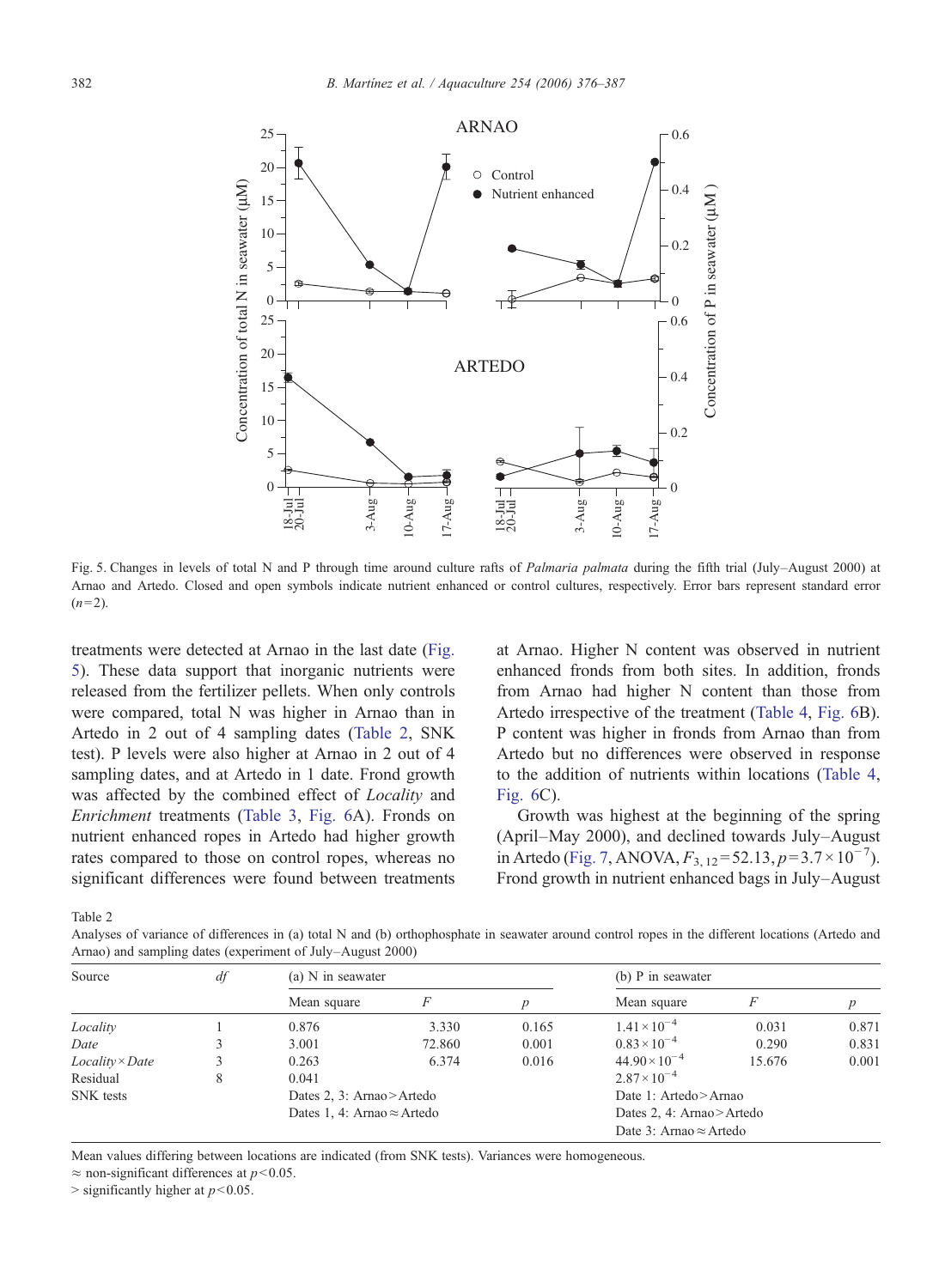<span id="page-7-0"></span>Table 3 Analysis of variance of the effect of Locality and Enrichment on the daily frond growth (experiment of July–August 2000)

| Source                       | Mean square | df              |                       | $\boldsymbol{p}$ |
|------------------------------|-------------|-----------------|-----------------------|------------------|
| Locality                     | 0.023       |                 | $2.62 \times 10^{-5}$ | 0.996            |
| Enrichment                   | 407.450     |                 | 0.471                 | 0.498            |
| $Locality \times Enrichment$ | 864.861     |                 | 12.199                | 0.002            |
| Pooled Residual              | 70.897      | 27 <sup>a</sup> |                       |                  |

The effect of Rope (nested in the interaction  $Locality \times Enrichment$ ) was not significant  $(p>0.25)$  and it was thus pooled with Residual [\(Winer et al., 1991](#page-11-0)).<br><sup>a</sup> In order to homogenize variances, one data was replaced by the

mean of the group and 1 df subtracted from Residual.

was similar to that in control bags in the previous period (April–May).

## 4. Discussion

Spring was the optimal season for mariculture of P. palmata in northern Spain. Spring is frequently the best cultivation season for seaweeds from diverse geographic areas (e.g. [McNeill et al., 2003](#page-10-0)). The individuals cultivated, irrespective of the method used, reached their annual maximal growth in May 1999 and 2000. Parallel growth trends were observed in individuals from a close population ([Faes and Viejo,](#page-10-0) [2003\)](#page-10-0). P. palmata is a pseudoperennial seaweed that shows its maximal growth during spring; growth is reduced during summer and ceases in August in the studied area [\(Faes and Viejo, 2003\)](#page-10-0). A small proportion of the thallus persisted over autumn and winter, but showed no evidence of growth and thus cultivation at these seasons could hardly proceed. Moreover empty rafts were left and damaged by winter and autumn storms that are common in the studied area.

Growth of cultured fronds was noticeably greater than values from natural populations. The elongation of fronds at the beginning of spring 2000 (April–May) was about 14 cm showing a final mean length of about 21 cm. This elongation was noticeably greater than the increase of about 3.5 cm showed by field individuals during the same period [\(Faes and Viejo, 2003\)](#page-10-0). At this time of the year, the daily weight increase (about 14% initial FW) was among growth values observed in tank cultures in previous experiments [\(Morgan et al., 1980a;](#page-10-0) [Morgan and Simpson, 1981a,b,c; Pang and Lüning,](#page-10-0) [2004\)](#page-10-0). However, growth rates were higher in fronds cultured in open sea in Strangford Lough, Northern Ireland ([Browne, 2001](#page-9-0)). The vicinity of the Spanish cultures to the southern distributional limit of P. palmata may explain this difference. Spanish populations typically show smaller individuals probably due to their peripheral nature ([Kain, 1986; Irvine and Guiry,](#page-10-0) [1995\)](#page-10-0). This pattern has also been observed in other macroalgae ([Carter and Prince, 1988; Bengtsson, 1993](#page-10-0)).



Fig. 6. Differences in daily frond growth (A), N content (B), and P content (C), in Palmaria palmata cultivated inside bags during the fifth trial (July–August 2000) at Arnao and Artedo. Solid bars indicated nutrient enhancement and open bars indicated control fronds. Error bars represent standard error ( $n=8$  for daily frond growth,  $n=10$ for N or P). In A) lower case letters denote significantly different mean values ( $p<0.05$ ; Student–Newman–Keul test after significant F-test).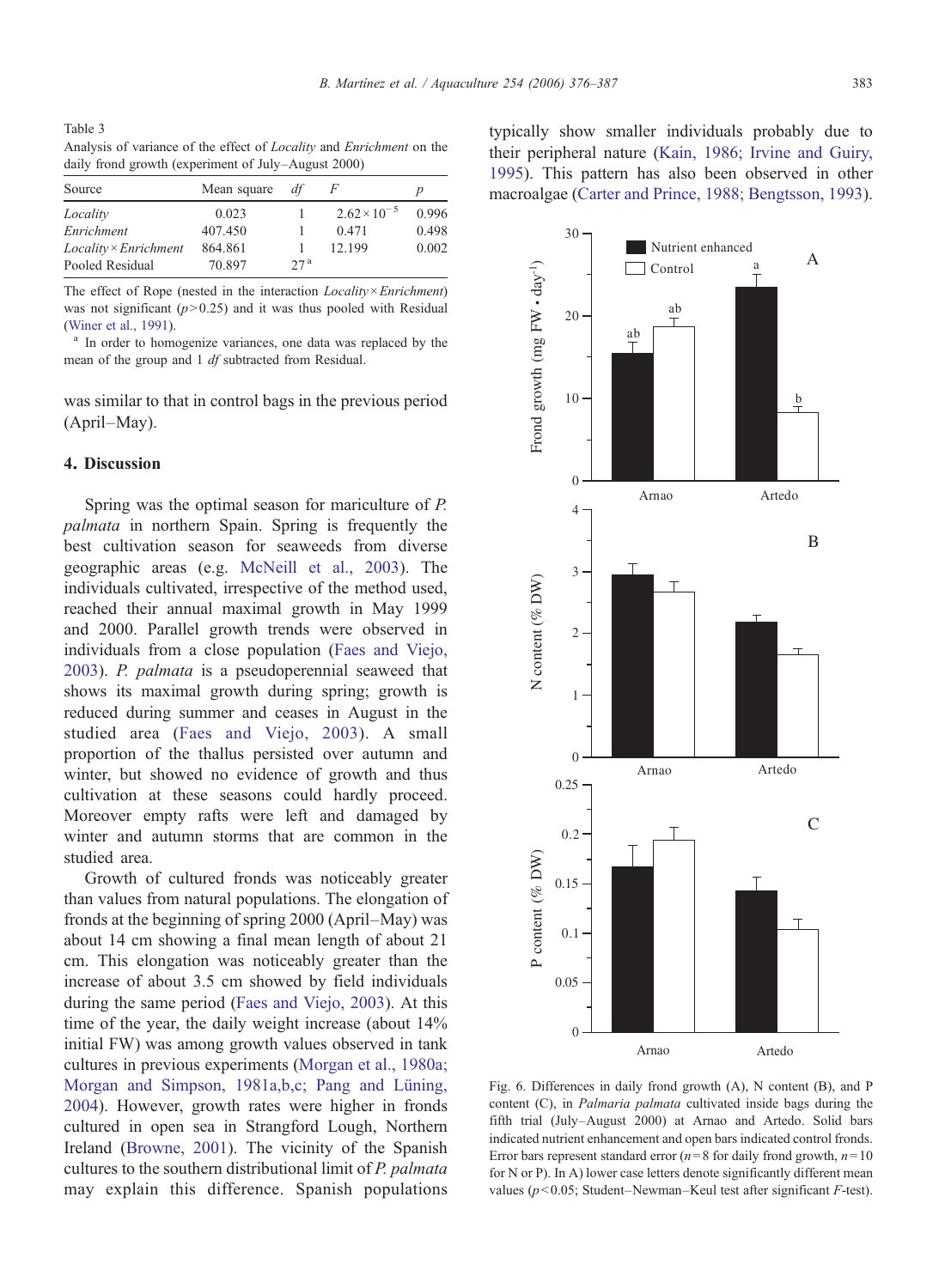<span id="page-8-0"></span>Table 4

| Source                | df | (a) Thallus N content <sup>a</sup> |        |       | (b) Thallus P content $\degree$ |        |       |
|-----------------------|----|------------------------------------|--------|-------|---------------------------------|--------|-------|
|                       |    | Mean square                        |        |       | Mean square                     |        |       |
| Locality              |    | 0.009                              | 39.497 | 0.001 | 0.042                           | 23.220 | 0.001 |
| Enrichment            |    | 0.002                              | 9.052  | 0.005 | 0.002                           | 1.102  | 0.301 |
| Locality × Enrichment |    | 0.0003                             | 1.502  | 0.228 | 0.006                           | 3.490  | 0.070 |
| Residual              | 36 | 0.0002                             |        |       | 0.002                           |        |       |

Analysis of variance of the effect of *Locality* and *Enrichment* treatment on (a) the N and (b) P content of fronds (experiment of July–August 2000)

<sup>a</sup> Data were arcsine transformed to homogenize variances.

In order to homogenize variances, one data was replaced by the mean of the group and  $1 \, df$  subtracted from Residual.

Four weeks was a suitable period for cultivation. Growth was severely reduced if fronds were cultured over a longer period particularly at one of the studied sites (Artedo), and several problems, such as frequent frond loss, bleaching, and coverage by epiphytes, increased with the length of rope cultivation in both locations. A period of 4 weeks also produced the highest sustained yields in open sea cultivation in Strangford Lough and in tank culture ([Morgan et al., 1980a;](#page-10-0) [Browne, 2001](#page-10-0)). Maximal growth rates were also observed in the thirty days after pruning and transplantation in many seaweeds (e.g. [McNeill et al., 2003](#page-10-0)).

The growth of the fronds cultured inside bags and inserted into ropes was similar, but the bag method solved the problem of frond loss. Very often when fronds were passed through the ropes the tissue underneath the rope bleached and eventually broke. Especially in Arnao, where an outflow current is present



Fig. 7. Mean daily frond growth of Palmaria palmata cultivated inside bags through time in the trials done during spring and summer 2000 in Artedo (nutrient enhanced or not nutrient enhanced in July–August). Error bars represent standard error  $(n=4)$ . Lower case letters denote significantly different mean values ( $p<0.05$ ; Student–Newman–Keul test after significant F-test).

[\(Piedracoba et al., in press\)](#page-10-0), entire fronds were also detached from the rope. Wave force in both sites, and the wave and tidal driven currents in Arnao accelerated frond losses. The bag method is particularly recommended in the exposed conditions that prevail along the northern Spanish coast. This procedure also provided more consistent yields as it avoided the problem of frond detachment and lessened the impact of grazing, both problems also associated with rope culture of other species ([Ask and Azanza, 2002; Reddy et al., 2003](#page-9-0)).

Moreover, the use of bags enhanced the dietary value of the harvested material increasing the N content of fronds. In P. palmata the protein pool represents up to 93% of total cell N, thus higher N content of fronds was related to higher protein and food quality ([Martínez and](#page-10-0) [Rico, 2002](#page-10-0)). Furthermore, fronds cultured inside bags exhibited lower floridoside content. Higher incident light in the fronds inserted into ropes may explain these differences. Storage of carbohydrates (such as floridoside) was activated to benefit from higher light conditions ([Meng and Srivastava, 1993\)](#page-10-0). This response is well known in macroalgae [\(Neish et al., 1977;](#page-10-0) [McGlathery and Pedersen, 1999; Lüning and Pang,](#page-10-0) [2003](#page-10-0)) and particularly in this species [\(Morgan and](#page-10-0) [Simpson, 1981a; Martínez and Rico, 2002\)](#page-10-0), and is commonly associated with a decrease in the N content of the thallus as shown in this study [\(Neish et al., 1977;](#page-10-0) [McGlathery and Pedersen, 1999](#page-10-0)). In addition to increased yield and quality, the use of bags reduced the personnel required particularly during outplanting due to the easier manipulation.

Appropriate stocking density was very important when using bags. The growth rate tended to decrease with increasing number of fronds per bag. Reduced turbulence, and thus lower nutrient supply, and lower irradiance due to self-shading of the fronds explained similar results in Strangford Lough ([Browne, 2001\)](#page-9-0). Lower growth rates with increasing density were also measured in cultures of Chondrus crispus Stackhouse inside cylindrical mesh containers ([Zertuche-González](#page-11-0) [et al., 2001](#page-11-0)).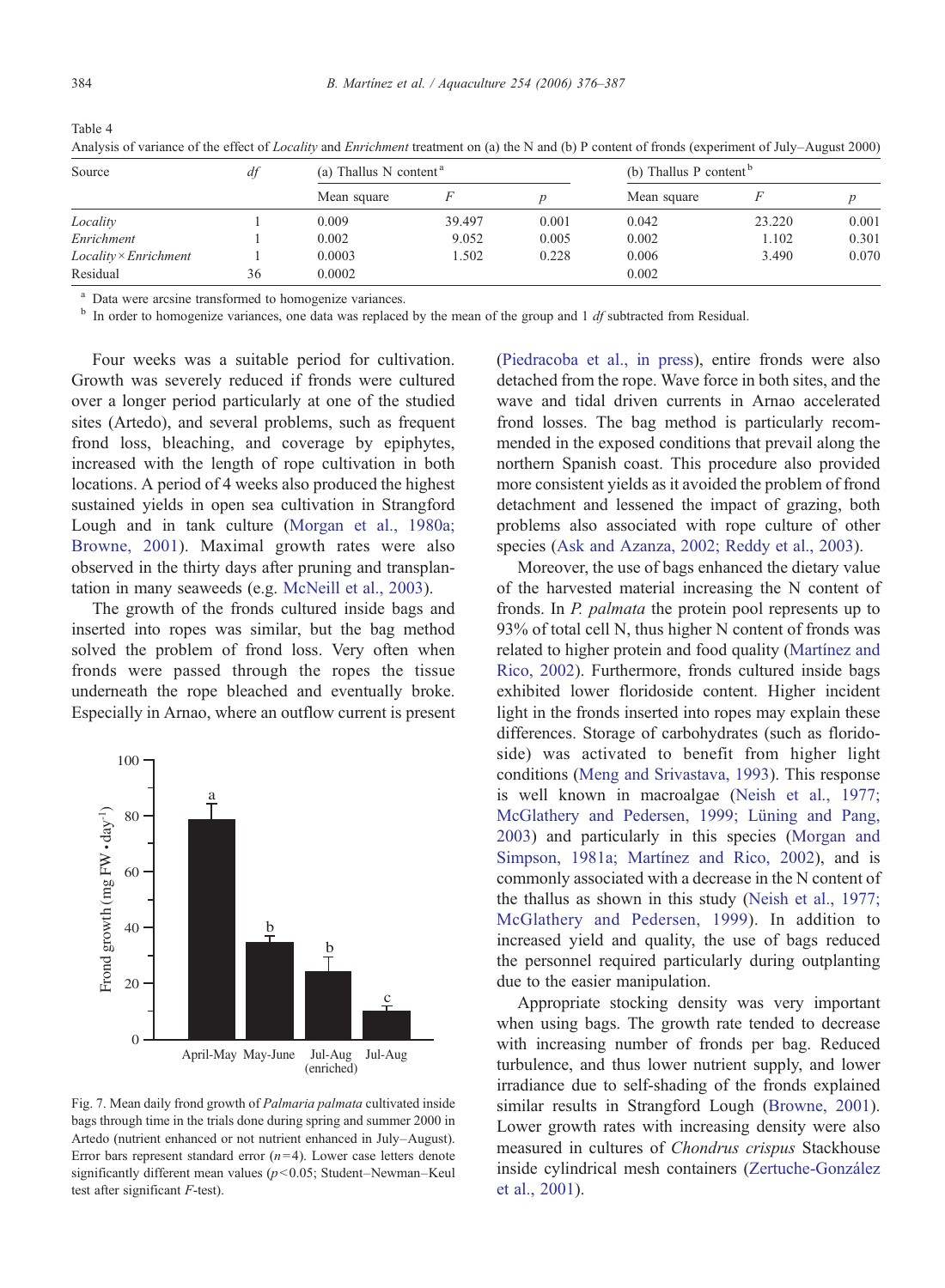<span id="page-9-0"></span>Nutrient enrichment at the end of summer enhanced growth at one of the studied sites. In Artedo, nutrient enhanced fronds in July–August grew at a rate similar to fronds cultured one month and a half earlier. A resin-coated fertilizer, of the same type used in this research, was shown to improve Gelidium cultivation in the sea ([Melo et al., 1991\)](#page-10-0). In situ nutrient enrichment methods have been extensively used in cultivation of Laminarial and Euchematoid species, and have caused the fast development of kelp farming in oligotrophic Chinese coastal areas ([FAO, 1989,](#page-10-0) [2001, 2003; Ask and Azanza, 2002; Tseng, 2004](#page-10-0)). Our results suggested that the addition of nutrients would allow the cultivation of P. palmata during summer in locations not receiving high nutrient inputs such as Artedo in this study. Fronds also showed higher N in response to the higher seawater nutrient levels due to the enrichment irrespective of the location. The fertilizer increased the quality of the harvested material slowing down the trend of decreasing N content as the cultivation proceeded (source material collected in April: mean % DW: 4.3  $\pm 0.42$  SE,  $n=2$ ). Field individuals also showed this natural trend in response to the nutrient starving conditions during summer [\(Martínez and Rico, 2002](#page-10-0)). In spite of the increase in quality, the growth of fronds from Arnao was not enhanced in response to the addition of nutrients. In Arnao growth was not nutrient limited probably due to the higher nutrient concentration associated with the estuary and with the nutrient load from large oyster and clam farms operating in this location. Similar growth responses have been observed in bays with high nutrient loading, which are traditionally selected for extensive L. japonica cultivation and do not require fertilizer additives ([FAO, 1989](#page-10-0)). Cultivation of macroalgae in such areas may prevent harmful effects from eutrophication, balancing the negative effects of animal cultivation [\(FAO, 1989; Fei and Tseng, 2003; Fei,](#page-10-0) [2004\)](#page-10-0). The integration of P. palmata cultivation with the bivalves' cultivation in Arnao would reduce potential eutrophication effects. P. palmata has been mentioned as a good candidate for such integrated cultivation systems [\(Chopin et al., 2001; Lüning and](#page-10-0) [Pang, 2003; Neori et al., 2004; Pang and Lüning,](#page-10-0) [2004\)](#page-10-0).

As pointed out by [Waaland \(1978\),](#page-11-0) the major requirement for sustained marine algal cultivation is the availability of sufficient source stock. P. palmata is patchily distributed and populations are isolated along the Spanish coastline ([Faes and Viejo, 2003\)](#page-10-0). The marginal proliferations were suitable source material for the following cultivation trial. Similar procedures are common in macroalgal farming on a commercial scale. In many species the individuals can be pruned back to seedling size to allow a second harvest [\(Melo](#page-10-0) [et al., 1991; Perez, 1992; Ohno and Critchley, 1993;](#page-10-0) [Lobban and Harrison, 1997; McNeill et al., 2003](#page-10-0)). The use of marginal proliferations would partially solve the limitation of source material but research is needed to assure the sustainability of the cultivation system. [Le Gall et al. \(2004\)](#page-10-0) suggested the possibility of seeding the culture ropes with spores of P. palmata and then transferring seeded ropes to the sea for cultivation.

Results from these trials suggest the potential to aquaculture P. palmata in northern Spain. Cultivation methods should be preferred to harvesting natural populations since the natural stock is limited. To this end, preliminary techniques developed from these trials have been transferred to a new company. This company has installed vertical rope rafts in one of the locations used in this research. Fronds are being cultivated during four weeks inside mesh bags similar to those used in this study.

## Acknowledgements

This study has been carried out with financial support from the Commission of the European Communities, Agriculture and Fisheries (FAIR) specific RTD programme, project CT97-3828, PALMARIA. J. Sostres and E. Cabal were an invaluable help with analytical procedures. Sincere thanks to the Dirección General de Pesca del Principado de Asturias, and especially Manolo and Eva, for their help with fieldwork. We gratefully acknowledge A. Gatti for correcting the English style, and several anonymous reviewers for helpful comments on the manuscript.

## References

- Álvarez, X.A., 1993. Mecanismos de transporte e balance bioxeoquimico do No na Ria da Arosa. PhD thesis, Universidad de Santiago de Compostela, Santiago de Compostela, Spain. 196 pp.
- Ameel, J.J., Axler, R.P., Owen, C.J., 1993. Persulphate digestion for determination of total nitrogen and phosphorous in low-nutrient waters. Am. Environ. Lab. 10/93 (1), 8–10.
- Ask, E.I., Azanza, R.V., 2002. Advances in cultivation technology of commercial eucheumatoid species: a review with suggestions for future research. Aquaculture 206, 257–277.
- Bengtsson, K., 1993. Fumara procumbens on Öland-population dynamics of a disjunct species at the northern limit of its range. J. Ecol. 81, 745–758.
- Browne, K.L., 2001. Mariculture of the edible red alga Palmaria palmata. PhD thesis, Queen's University of Belfast, UK. 186 pp.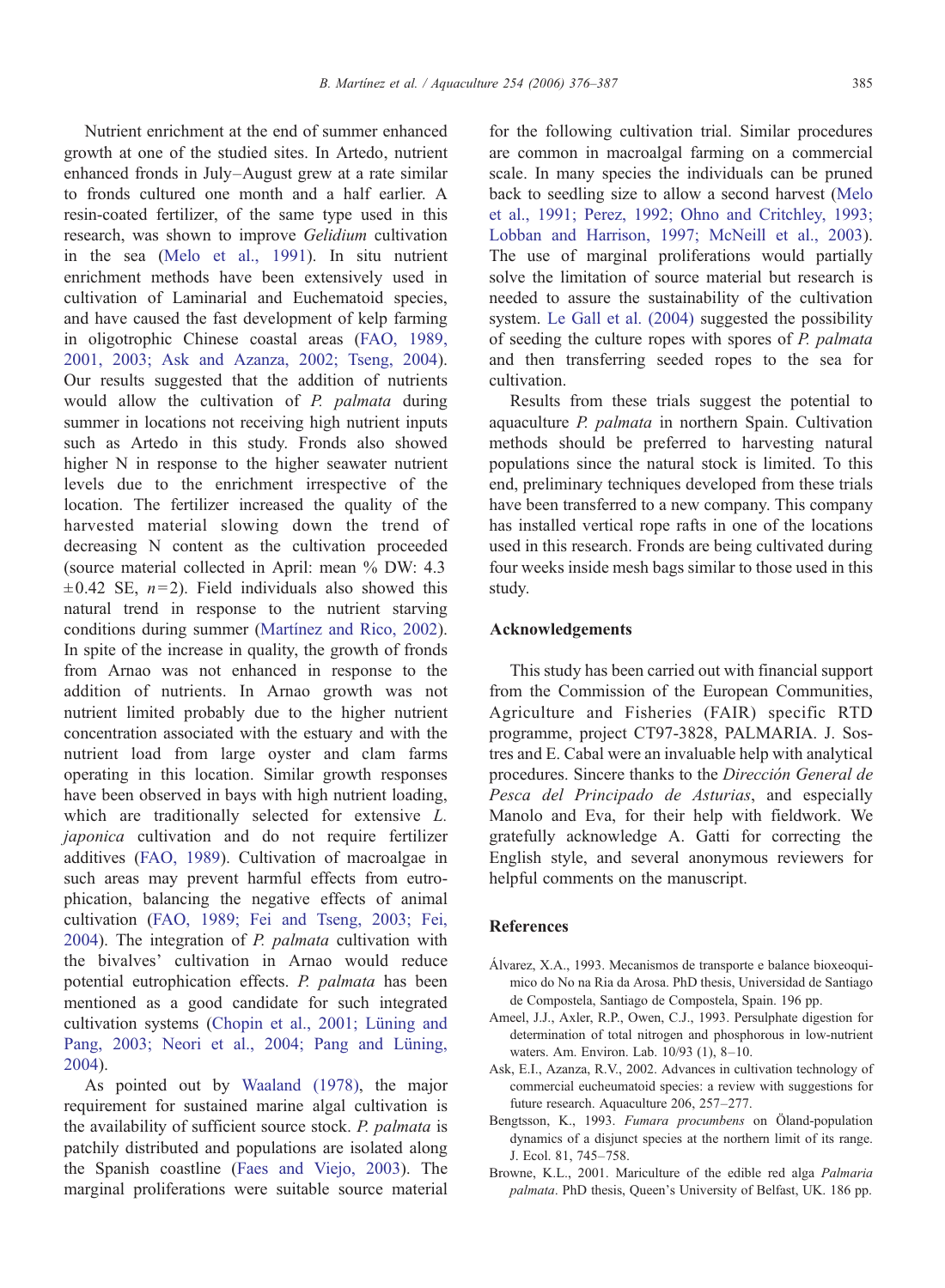- <span id="page-10-0"></span>Carter, R.N., Prince, S.D., 1988. Distribution limits from a demographic viewpoint. In: Davy, A.J., Hutchings, M.J., Watkinson, A.R. (Eds.), Frond Population Ecology. Balckwell Scientific Publications, Oxford, UK, pp. 165–184.
- Chaplin, M.F., 1982. A rapid and sensitive method for analysis of carbohydrate components in glycoproteins using gas–liquid chromatography. Anal. Biochem. 123, 336–341.
- Cheney, D., 1999. Developing seaweed aquaculture in the northeastern United States and Canada: species selection and strain improvement. Bull. Aquac. Assoc. Can. 1, 23–26.
- Chopin, T., 1998. The seaweed resources of eastern Canada. In: Critchley, A.T., Ohno, M. (Eds.), Seaweed Resources of the World. Japan International Cooperation Agency, Yokosuka, Japan, pp. 289–291.
- Chopin, T., Buschmann, A.H., Halling, C., Troell, M., Kautsky, N., Neori, A., Kraemer, G.P., Zertuche-González, J.A., Yarish, C., Neefus, C., 2001. Integrating seaweeds into marine aquaculture systems: a key toward sustainability. J. Pycol. 37, 975–986.
- Dubois, M., Gilles, K.A., Hamilton, P.A., Smith, F., 1956. Colorimetric method for determination of sugars and related substances. Anal. Chem. 28, 350–356.
- Faes, V.A., Viejo, R.M., 2003. Structure and dynamics of a population of Palmaria palmata (Rhodophyta) in northern Spain. J. Phycol. 39, 1038–1049.
- FAO, 1989. Laminaria Seafarming in China, Electronic edition. [http://](http://www.fao.org.) [www.fao.org.](http://www.fao.org.)
- FAO, 2001. Sea Farming and Sea Ranching in China, Electronic edition. <http://www.fao.org.>
- FAO, 2003. A guide to the Seaweed Industry, Electronic edition. [http://](http://www.fao.org.) [www.fao.org.](http://www.fao.org.)
- Fei, X., 2004. Solving the coastal eutrophication problem by large scale seaweed cultivation. Hydrobiologia 512, 145–151.
- Fei, X., Tseng, C.K., 2003. Large scale seaweed cultivation for nutrient removal—a possible solution to the problem of coastal eutrophication. In: Lee, C., Ventura, A. (Eds.), Status of Aquaculture in China. The Oceanic Institute, Waimanalo, Hawaii. 126 pp.
- Haug, A., Larsen, B., 1962. Quantitative determination of the uronic acid composition of alginates. Acta Chem. Scand. 16, 1908–1918.
- Irvine, L.M., Guiry, M.D., 1995. Palmariales. In: Irvine, L.M. (Ed.), Seaweeds of the British Isles. Rhodophyta, Part 2 A Criptonemiales (sensu stricto), Palmariales, Rhodimeniales, vol. 1. Natural History Museum/HMSO, London, UK, pp. 65–74.
- Juanes, J.A., Sosa, P.A., 1998. The seaweed resources of Spain. In: Critchley, A.T., Ohno, M. (Eds.), Seaweed Resources of the World. Japan International Cooperation Agency, Yokosuka, Japan, pp. 164–175.
- Kain, J.M., 1986. Frond size and reproduction phenology of six species of Rhodophyta in subtidal Isle of Man. Br. Phycol. J. 21, 129–138.
- Kain (Jones), J.M., 1991. Cultivation of attached seaweeds. In: Guiry, M.D., Blunden, G. (Eds.), Seaweed Resources in Europe: Uses and Potential. John Wiley and Sons Ltd., Chichester, UK, pp. 309–377.
- Koroleff, F., 1983. Determination of nutrients, In: Grasshoff, K., Ehrhardt, M., Kremling, K. (Eds.), Methods of Seawater Analyses, Second revised and extended edition. Verlag Chemie GmbH, Weinheim, pp. 125–187.
- Lahaye, M., Michel, C., Barry, J.L., 1993. Chemical, physicochemical and in-vitro fermentation characteristics of dietary fibres from Palmaria palmata (L.) Kuntze. Food Chem. 47, 29–36.
- Larsen, B., 1978. Brown seaweeds: analysis of ash, fibre, iodine and mannitol. In: Hellebust, J.A, Craigie, J.S. (Eds.), Handbook of

Phycological Methods. Cambridge University Press, Cambridge, UK, pp. 181–189.

- Le Gall, L., Pien, S., Rusig, A.M., 2004. Cultivation of Palmaria palmata (Palmariales, Rhodophyta) from isolated spores in semicontrolled conditions. Aquaculture 229, 181–191.
- Lobban, C.S., Harrison, P.J., 1997. Seaweed Ecology and Physiology. Cambridge University Press, Candbridge, UK. 366 pp.
- Lüning, K., Pang, S., 2003. Mass cultivation of seaweeds: current aspects and approaches. J. Appl. Phycol.  $15$   $(2-3)$ ,  $115-119$ .
- Martínez, B., Rico, J.M., 2002. Seasonal variation of P content and major N pools in Palmaria palmata (Rhodophyta). J. Phycol. 38, 1082–1089.
- McGlathery, K.J., Pedersen, M.F., 1999. The effect of growth irradiance on the coupling of carbon and nitrogen metabolism in Chaetomorpha linum (Chlorophyta). J. Phycol. 35, 721–731.
- McNeill, S.E., Page, M., Falshaw, R., 2003. Field trials to optimise timing and frequency of pruning for cultivation of a New Zealand carrageenophyte, Gigartina atropurpurea. J. Appl. Phycol. 15, 390–405.
- Melo, R.A., Harger, B.W.W., Neushul, M., 1991. Gelidium cultivation in the sea. Hydrobiologia 221, 91–106.
- Meng, J., Srivastava, L.M., 1993. Variations in floridoside content and floridoside phosphate synthase activity in Porphyra perforata (Rhodophyta). J. Phycol. 29, 82–84.
- Morgan, K.C., Simpson, F.J., 1981a. The cultivation of Palmaria palmata. Effect of light intensity and temperature on growth and chemical composition. Bot. Mar. XXIV, 547–552.
- Morgan, K.C., Simpson, F.J., 1981b. The cultivation of Palmaria palmata. Effect of light intensity and nitrate supply on growth and chemical composition. Bot. Mar. XXIV, 273–277.
- Morgan, K.C., Simpson, F.J., 1981c. Cultivation of Palmaria (Rhodymenia) palmata: effect of high concentrations of nitrate and ammonium on growth and nitrogen uptake. Aquat. Bot. 11, 167–171.
- Morgan, K.C., Shacklock, P.F., Simpson, F.J., 1980a. Some aspects of the culture of Palmaria palmata in greenhouse tanks. Bot. Mar. XXIII, 765–770.
- Morgan, K.C., Wright, J.L.C., Simpson, F.J., 1980b. Review of chemical constituents of the red alga Palmaria palmata (Dulse). Econ. Bot. 34 (1), 27–50.
- Neish, A.C., Shacklock, P.F., Fox, C.H., Simpson, J., 1977. The cultivation of Chondrus crispus. Factors affecting growth under greenhouse conditions. Can. J. Bot. 55, 2263–2271.
- Neori, A., Chopin, T., Troell, M., Buschmann, A.H., Kraemer, G.P., Halling, C., Shpigel, M., Yarish, C., 2004. Integrated aquaculture: rationale, evolution and state of the art emphasizing seaweed biofiltration in modern mariculture. Aquaculture 231, 361–391.
- Ohno, M., Critchley, A.T., 1993. Seaweed Cultivation and Marine Ranching. Japan International Cooperation Agency, Yokosuka, Japan. 151 pp.
- Pang, S., Lüning, K., 2004. Tank cultivation of the red alga Palmaria palmata: effects of intermittent light on growth rate, yield and growth kinetics. J. Appl. Phycol. 16, 93–99.
- Perez, R., 1992. La culture des algues marines dans le monde. Service de la Documentation et des Publications, IFREMER, Plouzane, France. 614 pp.
- Piedracoba, S., Souto, C., Gilcoto, M., Pardo, P.C., in press. Hydrography and dynamics of the Ría de Ribadeo (NW Spain), a wave driven estuary. Estuarine, Coastal and Shelf Science.
- Reddy, C.R.K., Raja Krishna Kumar, G., Siddhanta, A.K., Tewari, A., 2003. In vitro somatic embryogenesis and regeneration of